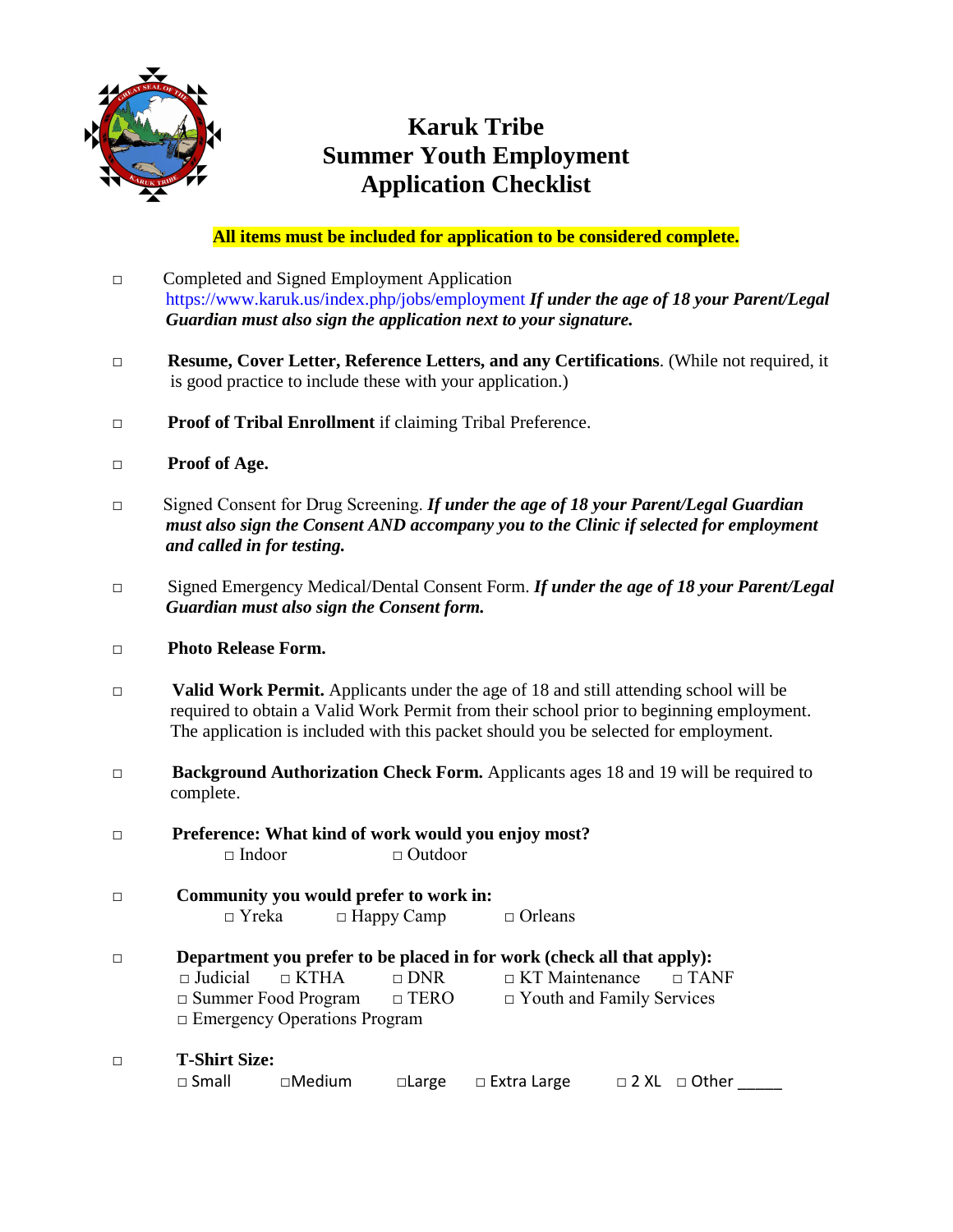#### **Karuk Community Health Clinic**

64236 Second Avenue Post Office Box 316 Happy Camp, CA 96039 Phone: (530) 493-5257 Fax: (530) 493-5270



#### **Karuk Dental Clinic**

64236 Second Avenue Post Office Box 1016 Happy Camp, CA 96039 Phone: (530) 493-2201 Fax: (530) 493-5364

### **Administrative Office**

Phone: (530) 493-1600 • Fax: (530) 493-5322<br>64236 Second Avenue • Post Office Box 1016 • Happy Camp, CA 96039

| <b>EMPLOYMENT APPLICATION</b>                                                                                                                                                                                                                                                                                                                                              |                                                                             |                                                                                                                                                           |                          |  |
|----------------------------------------------------------------------------------------------------------------------------------------------------------------------------------------------------------------------------------------------------------------------------------------------------------------------------------------------------------------------------|-----------------------------------------------------------------------------|-----------------------------------------------------------------------------------------------------------------------------------------------------------|--------------------------|--|
| Position Applied For: 2022 Summer Youth Employment                                                                                                                                                                                                                                                                                                                         | Desired Rate of Pay:                                                        |                                                                                                                                                           |                          |  |
| $\Box$ Full Time<br>$\Box$ Part Time                                                                                                                                                                                                                                                                                                                                       | $\Box$ On Call<br>$\Box$ Temporary $\Box$ Seasonal                          |                                                                                                                                                           |                          |  |
| Name (First, MI, Last):                                                                                                                                                                                                                                                                                                                                                    | List Any Other Names Used in the Past:<br>Social Security Number:           |                                                                                                                                                           |                          |  |
| Address (Street, City, State ZIP):                                                                                                                                                                                                                                                                                                                                         | How Long at this Address:<br>If less than 5 years include previous address: | Phone Number and E-mail                                                                                                                                   |                          |  |
| Have you ever been employed by the Karuk Tribe? $\Box$ Yes $\Box$ No<br>Date Available:<br>If yes, list date(s) of employment and position(s) held:                                                                                                                                                                                                                        |                                                                             |                                                                                                                                                           |                          |  |
| May we contact your present employer? $\Box$ Yes $\Box$ No                                                                                                                                                                                                                                                                                                                 |                                                                             | If no, explain:                                                                                                                                           |                          |  |
| $\Box$ Yes $\Box$ No<br>Do you claim Tribal Preference?<br>Have you ever served in the US Military? $\Box$ Yes $\Box$ No<br>Are you married to a Karuk Tribal Member?<br>$\Box$ Yes $\Box$ No<br>Do you claim Veteran's Preference?<br>Do you have a Karuk Member child under age $18$ ? $\Box$ Yes $\Box$ No<br>If yes, attach a copy of your DD-214 demonstrating proof. |                                                                             |                                                                                                                                                           | $\Box$ Yes $\Box$ No     |  |
| Tribe:                                                                                                                                                                                                                                                                                                                                                                     | Roll Number:<br>**COPY OF ENROLLMENT DOCUMENTATION                          | Are you able to perform the essential functions of the position<br>applied for either with or without a reasonable accommodation?<br>$\Box$ Yes $\Box$ No |                          |  |
| <b>MUST BE ATTACHED TO RECEIVE PREFERENCE**</b>                                                                                                                                                                                                                                                                                                                            |                                                                             | ◆ EMPLOYMENT HISTORY: Begin with present position and work back at least five (5) years. The entire five (5) year period must be accounted for without    |                          |  |
|                                                                                                                                                                                                                                                                                                                                                                            |                                                                             | breaks; for periods of unemployment or schooling, list dates and "unemployed" or "attending school". Attach additional sheets if necessary.               |                          |  |
| <b>O</b> Name and Address of Employer:                                                                                                                                                                                                                                                                                                                                     |                                                                             |                                                                                                                                                           | Phone Number and E-mail: |  |
| Start and End Date:                                                                                                                                                                                                                                                                                                                                                        | Starting and Ending Salary:                                                 | Supervisor's Name:                                                                                                                                        | Reason for Leaving:      |  |
| Position Held and Work Performed:                                                                                                                                                                                                                                                                                                                                          |                                                                             |                                                                                                                                                           |                          |  |
|                                                                                                                                                                                                                                                                                                                                                                            |                                                                             |                                                                                                                                                           |                          |  |
| <b>@Name and Address of Employer:</b>                                                                                                                                                                                                                                                                                                                                      |                                                                             |                                                                                                                                                           | Phone Number and E-mail: |  |
| Start and End Date:                                                                                                                                                                                                                                                                                                                                                        | Starting and Ending Salary:                                                 | Supervisor's Name:                                                                                                                                        | Reason for Leaving:      |  |
| Position Held and Work Performed:                                                                                                                                                                                                                                                                                                                                          |                                                                             |                                                                                                                                                           |                          |  |
| <b>OName and Address of Employer:</b>                                                                                                                                                                                                                                                                                                                                      |                                                                             |                                                                                                                                                           | Phone Number and E-mail: |  |
| Start and End Date:                                                                                                                                                                                                                                                                                                                                                        | Starting and Ending Salary:                                                 | Supervisor's Name:                                                                                                                                        | Reason for Leaving:      |  |
| Position Held and Work Performed:                                                                                                                                                                                                                                                                                                                                          |                                                                             |                                                                                                                                                           |                          |  |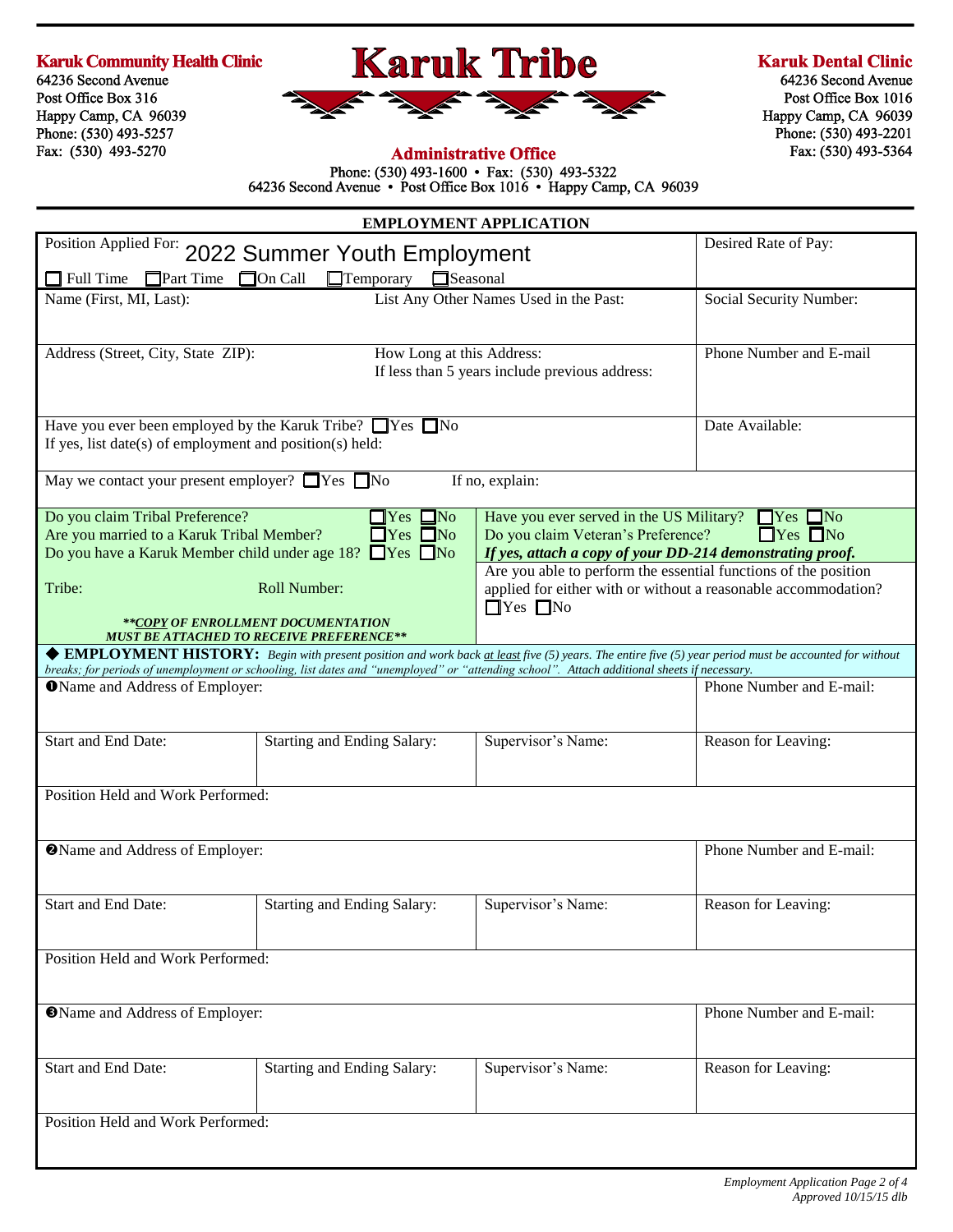| ◆ EDUCATION: Include all colleges, universities, technical, and vocational schools attended.                                                                                                                                               |  |                                                                                                                                                                                                                                                                                 |                             |                              |                       |
|--------------------------------------------------------------------------------------------------------------------------------------------------------------------------------------------------------------------------------------------|--|---------------------------------------------------------------------------------------------------------------------------------------------------------------------------------------------------------------------------------------------------------------------------------|-----------------------------|------------------------------|-----------------------|
| Are you a high school graduate or have you received your GED?<br>$\Box$ Yes $\Box$ No                                                                                                                                                      |  | Name and Location of School/Testing Site:                                                                                                                                                                                                                                       |                             |                              |                       |
| <b>Type of School:</b>                                                                                                                                                                                                                     |  | <b>Name and Address:</b>                                                                                                                                                                                                                                                        | <b>Coursework or Major:</b> |                              | <b>Degree Earned:</b> |
|                                                                                                                                                                                                                                            |  |                                                                                                                                                                                                                                                                                 |                             |                              |                       |
|                                                                                                                                                                                                                                            |  |                                                                                                                                                                                                                                                                                 |                             |                              |                       |
|                                                                                                                                                                                                                                            |  | Please list special training, certificates, or other types of education you have that pertains to the job applied for:                                                                                                                                                          |                             |                              |                       |
|                                                                                                                                                                                                                                            |  |                                                                                                                                                                                                                                                                                 |                             |                              |                       |
| ◆ OTHER INFORMATION:                                                                                                                                                                                                                       |  |                                                                                                                                                                                                                                                                                 |                             |                              |                       |
| Do you have a valid driver's license? $\Box$ Yes $\Box$ No<br>Do you have a good driving record? $\Box$ Yes $\Box$ No                                                                                                                      |  | In the past 5 years, have you been convicted of DUI or had your license suspended? $\Box$ Yes $\Box$ No                                                                                                                                                                         |                             | State and Number:            |                       |
| Are you currently on lay-off and subject to recall?                                                                                                                                                                                        |  |                                                                                                                                                                                                                                                                                 |                             | $\sqcap$ Yes                 | $\neg$ No             |
| Can you travel if the job requires it?                                                                                                                                                                                                     |  |                                                                                                                                                                                                                                                                                 |                             | $\Box$ Yes $\Box$ No         |                       |
|                                                                                                                                                                                                                                            |  |                                                                                                                                                                                                                                                                                 |                             | $\Box$ Yes $\Box$ No         |                       |
|                                                                                                                                                                                                                                            |  | Can you, after employment, submit verification of your legal right to work in the US?                                                                                                                                                                                           |                             |                              |                       |
|                                                                                                                                                                                                                                            |  | List names of immediate family members (other than your spouse) working for us:                                                                                                                                                                                                 |                             |                              |                       |
|                                                                                                                                                                                                                                            |  | ◆ CRIMINAL BACKGROUND: For all questions, provide all additional information in the space provided or on a separate sheet.                                                                                                                                                      |                             |                              |                       |
|                                                                                                                                                                                                                                            |  | Except as required by law, conviction of a crime will not disqualify you from employment. Factors such as age at time of the offense,<br>seriousness and nature of the violation, rehabilitation, and position applied for will be considered when making employment decisions. |                             |                              |                       |
|                                                                                                                                                                                                                                            |  | Have you ever pled "guilty" or "no contest" to, or been convicted of a crime as an adult within the last 10 years? (Note: Do not include                                                                                                                                        |                             |                              |                       |
|                                                                                                                                                                                                                                            |  | infractions, or convictions that have been annulled, erased, expunged, vacated, set aside, sealed by a court, or referred to a diversion                                                                                                                                        |                             |                              |                       |
| program.)<br>$\Box$ Yes $\Box$ No                                                                                                                                                                                                          |  |                                                                                                                                                                                                                                                                                 |                             |                              |                       |
| If the answer is yes, describe the nature of the crime charged, the date of the conviction, the county and state or tribal reservation in which<br>you were convicted and the disposition or outcome of the conviction in the space below. |  |                                                                                                                                                                                                                                                                                 |                             |                              |                       |
|                                                                                                                                                                                                                                            |  |                                                                                                                                                                                                                                                                                 |                             |                              |                       |
| ◆ REFERENCES: List three (3) people who know you well. They should be good friends, peers, roommates, etc. who have known you                                                                                                              |  |                                                                                                                                                                                                                                                                                 |                             |                              |                       |
|                                                                                                                                                                                                                                            |  | for at least the last five (5) years. Try not to list relatives or anyone who is listed elsewhere on this application (ex; Supervisors).                                                                                                                                        |                             |                              |                       |
| <b>O</b> Name:                                                                                                                                                                                                                             |  | Dates Known (From-To):                                                                                                                                                                                                                                                          |                             | Telephone Number and E-mail  |                       |
| Address (Street, City, State ZIP):                                                                                                                                                                                                         |  |                                                                                                                                                                                                                                                                                 |                             | Type of Acquaintance:        |                       |
|                                                                                                                                                                                                                                            |  |                                                                                                                                                                                                                                                                                 |                             |                              |                       |
| <b>O</b> Name:                                                                                                                                                                                                                             |  | Dates Known (From-To):                                                                                                                                                                                                                                                          |                             | Telephone Number and E-mail: |                       |
| Address (Street, City, State ZIP):                                                                                                                                                                                                         |  |                                                                                                                                                                                                                                                                                 |                             | Type of Acquaintance:        |                       |
|                                                                                                                                                                                                                                            |  |                                                                                                                                                                                                                                                                                 |                             |                              |                       |
| <b>O</b> Name:                                                                                                                                                                                                                             |  | Dates Known (From-To):                                                                                                                                                                                                                                                          |                             | Telephone Number and E-mail: |                       |
| Address (Street, City, State ZIP):                                                                                                                                                                                                         |  |                                                                                                                                                                                                                                                                                 |                             | Type of Acquaintance:        |                       |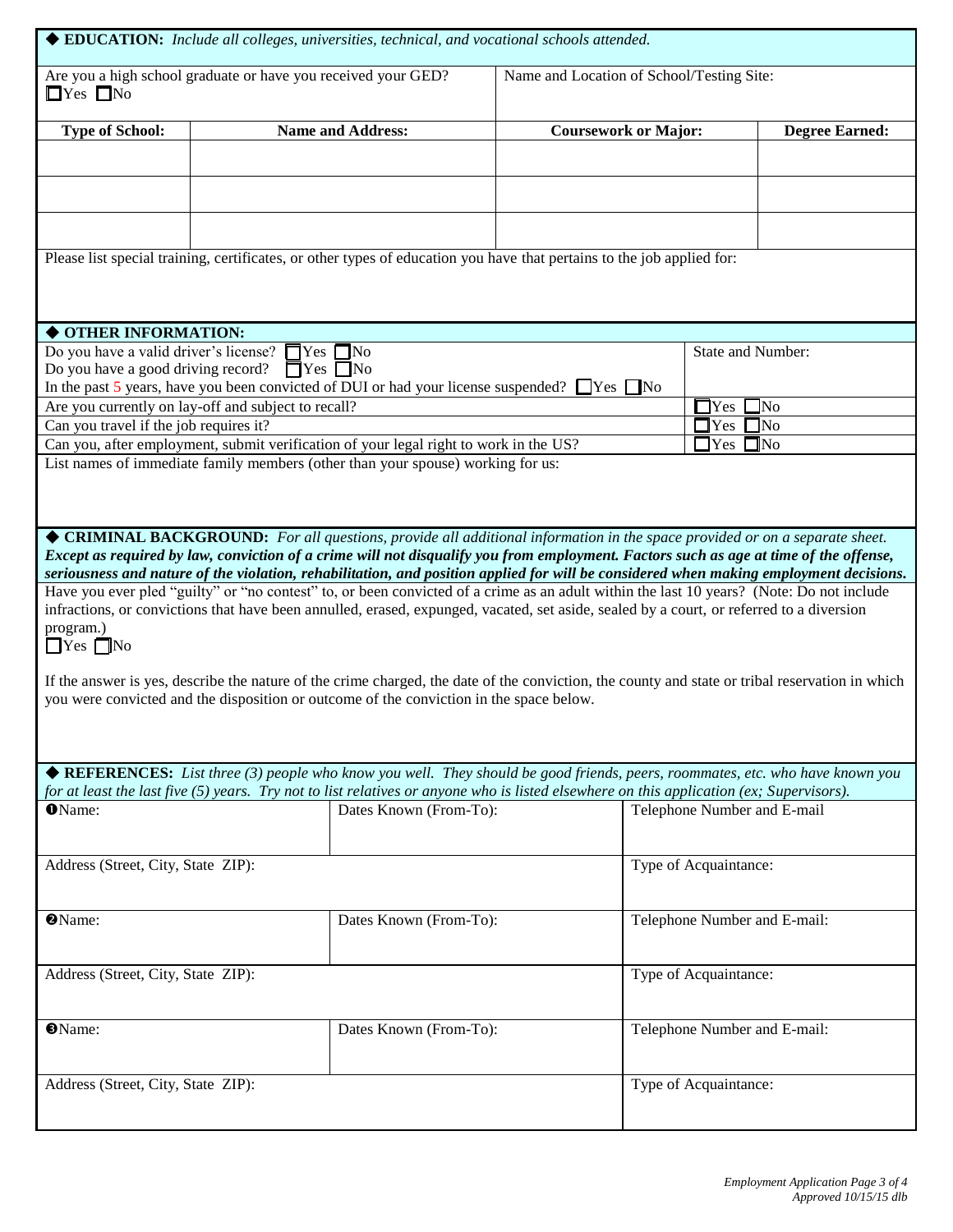#### **CERTIFICATIONS:** *Please read each item carefully and acknowledge your understanding by signing in the indicated location.*

#### **Certification that my Answers are True:**

My statements on this application, and any attachments to it, are true, complete, and correct to the best of my knowledge and belief and are made in good faith. I understand that a false or fraudulent answer to any question or item on any part of this application or its attachments may be grounds for not hiring me, or firing me after I begin work.

#### **Authorization to Investigate:**

I authorize investigation of all statements contained on this application, and any attachments to it. I authorize the Tribe to secure information about my background experience with education institutions and any relevant agencies. I authorize those parties to provide information to the Tribe concerning my background and experience, and authorize a copy of this application to be provided to the TERO Department. I release the Tribe, and all parties providing information to the Tribe about my background and experience, from any and all liability whatsoever arising therefrom.

#### **Consent to Contact Past Employers:**

I give permission to the Tribe to contact all employers listed in this application (except those specifically excluded) for references. I further give permission to all current or previous employers, managers and/or supervisors to discuss my relevant personnel and employment history with the Tribe, consent to the release of such information orally or in writing, and hereby release them from any and all liability whatsoever arising therefrom and agree not to sue them for defamation or other claims based upon any statements they make to any representative of the Tribe. To the fullest extent permitted by law, I further waive all rights I may have under applicable law to receive a copy of any written statement provided by any of my former employers to the Tribe. I further agree to indemnify all past employers for any liability they may incur because of their reliance upon this release.

#### **Consent to Contact Government Agencies:**

I give permission to any agent, attorney or representative of the Tribe to receive a copy of any information contained in the file of any federal, tribal, state or local court, governmental agency, law enforcement agency or investigator concerning or relating to me. I further consent to the release of such information and, to the fullest extent permitted by law, waive any right under applicable law concerning notification of the request for a release of such information. In the event an applicable law does not provide for prospective employers to have access to information, I hereby delegate the Tribe as my agent for receipt of information.

#### **Cooperation with Investigation:**

I agree to fully cooperate with the Tribe's background investigation, and to sign any waivers or releases that may be necessary to obtain access to relevant information. In the event that any former employer or federal, state or local governmental agency will not release reference information or criminal history information directly to the employer, I agree to personally request such information to the extent permitted by law. I give permission to the Tribe to verify my Indian heritage and verify any tribal enrollment information that I have provided.

#### **Falsification Statement:**

I understand that any falsification or willful omission of fact made in this application or in connection with any background investigation may be sufficient grounds for rejection of this application, or if discovered after an offer of employment, for immediate dismissal.

#### **Employment "At Will":**

In consideration of my employment, I agree to conform to the rules and regulations of the Tribe, and understand that my employment and compensation is "at will" in that they can be terminated with or without cause, and with or without notice, at any time, at the option of either the Tribe or myself, except as otherwise provided by applicable law. Nothing in this application or in any oral or written statement provided to me by the Tribe will limit these rights to terminate my employment at will and no one will have any authority to change this at-will relationship, unless such change is authorized in writing by a duly authorized representative of the Tribe.

#### **Release:**

I release the Tribe, its officers, agents, directors, representatives, employees, attorneys and representatives from any and all claims, causes of action, judgments, liens, indebtedness, damages, obligations, losses, liabilities, or costs, which they may have, whether known or unknown, suspected or unsuspected, arising with this application for employment. I understand that this application is only valid for the position applied for at present and that the Tribe is not obligated to retain or consider this application for future openings. My signature below certifies that I understand that if I am extended an offer of employment by the Tribe, my employment is contingent upon satisfactory completion of a medical examination, including a drug test, and submission of proof that I have the credentials and/or licenses necessary for the position that I am offered. I also hereby subject myself to the jurisdiction of the Tribe and its governing system, including any enforcement or judicial proceedings or process that may be associated with the application for employment or any resulting employment relationship.

#### **I have read each item; I understand and agree to all terms.**

\_\_\_\_\_\_\_\_\_\_\_\_\_\_\_\_\_\_\_\_\_\_\_\_\_\_\_\_\_\_\_\_\_\_\_\_\_

**Applicant's Signature Date** 

**Printed Name**

 **HOW DID YOU HEAR ABOUT THIS POSITION:** *Check all that apply.*  $\Box$  Word of Mouth  $\Box$  [www.karuk.us/jobs/](http://www.karuk.us/jobs/)  $\Box$  Bulletin Board (In Office Posting)  $\Box$  Newspaper:  $\Box$  Other:

 $\_$  , and the set of the set of the set of the set of the set of the set of the set of the set of the set of the set of the set of the set of the set of the set of the set of the set of the set of the set of the set of th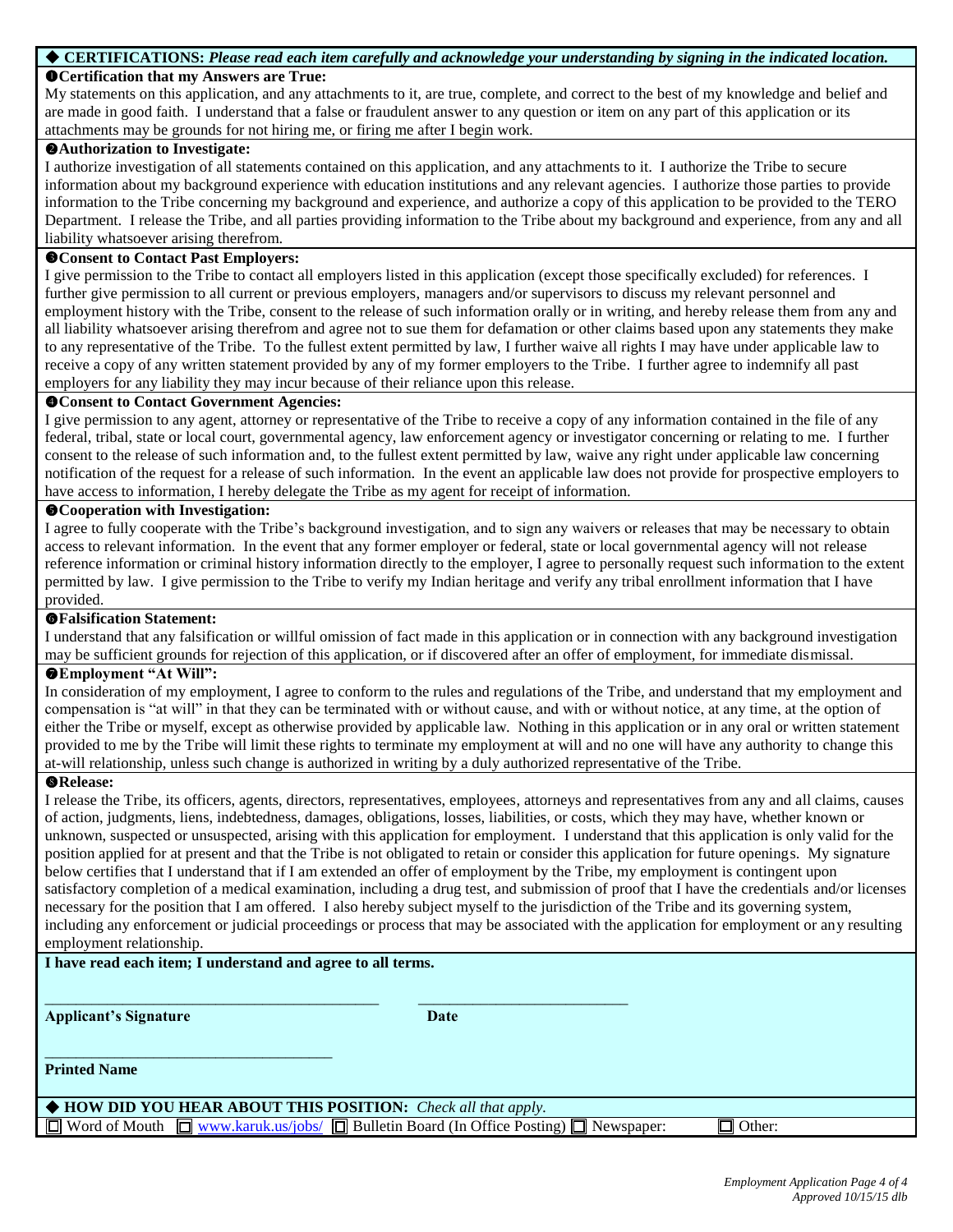#### **BACKGROUND AUTHORIZATION FORM**

| PERSONAL INFORMATION                                                                                      |  |                            |  |  |
|-----------------------------------------------------------------------------------------------------------|--|----------------------------|--|--|
|                                                                                                           |  |                            |  |  |
|                                                                                                           |  |                            |  |  |
|                                                                                                           |  |                            |  |  |
| <b>Street Address (No P.O. Boxes)</b>                                                                     |  | City State Zip Code County |  |  |
|                                                                                                           |  |                            |  |  |
| <b>PREVIOUS ADDRESS:</b> Street Address (No P.O. Boxes) City                                              |  | State Zip Code County      |  |  |
|                                                                                                           |  |                            |  |  |
|                                                                                                           |  |                            |  |  |
| <b>HAVE YOU EVER BEEN CONVICTED OF A FELONY? _____ Yes _____ No</b>                                       |  |                            |  |  |
| HAVE YOU BEEN CONVICTED OF A MISDEMEANOR WITHIN THE LAST 10 YEARS? ____ Yes ____ No                       |  |                            |  |  |
| IF YES, PROVIDE EXPLANATION (Year, County, Offense):                                                      |  |                            |  |  |
| **THIS INFORMATION IS REQUIRED IN ORDER TO CONDUCT AN ACCURATE CRIMINAL BACKGROUND SEARCH AND WILL NOT BE |  |                            |  |  |

In connection with my application for employment (including contract for services) with you, I understand that investigative background inquiries are to be made on myself including consumer credit, criminal convictions, motor vehicle, and other reports. These reports will include information as to my character, work habits, performance and experience along with reasons for termination of past employment from previous employers. Further, I understand that you will be requesting information from various Federal, State, and other agencies which maintain records concerning my past activities relating to my driving, credit, criminal, civil and other experiences as well as claims involving me in the files of insurance companies.

I acknowledge that I have been counseled that a person or entity may not procure or cause to be prepared an investigative consumer report on any consumer unless it is clearly and accurately disclosed to the consumer, that an investigative consumer report – including all applicable information as to his or her character, general reputation, personal characteristics, mode of living, and employment history – may be made. If you are denied employment because of the consumer investigation, it is you're right under the Fair Credit Reporting Act (Law 91- 508) SS 606 to have the name of the agency or agencies from whom information concerning you was obtained. You are also entitled to receive free copies of the information supplied by those agencies within sixty days upon written request. You have the right to directly dispute with the consumer reporting agency the accuracy and completeness of any information furnished by that agency.

I authorize without reservation, any party or agency contacted by this employer to furnish the above mentioned information.

I release **THE KARUK TRIBE and its ancillary organizations** and any other person and/or agencies from any damage and/or liable acts that may result from obtaining the above information.

The above information is used solely for employment verifications, credit inquiries, and criminal history checks. Falsifying any information on this release form will constitute grounds for immediate dismissal or declining any pending job offers.

Signature: \_\_\_\_\_\_\_\_\_\_\_\_\_\_\_\_\_\_\_\_\_\_\_\_\_\_\_\_\_\_\_\_\_\_\_\_\_\_\_\_\_\_\_\_\_\_\_\_\_\_\_\_\_\_\_\_\_\_ Date: \_\_\_\_/\_\_\_\_\_/\_\_\_\_\_

*Employment Application Page 1 of 4 Approved 10/15/15 dlb*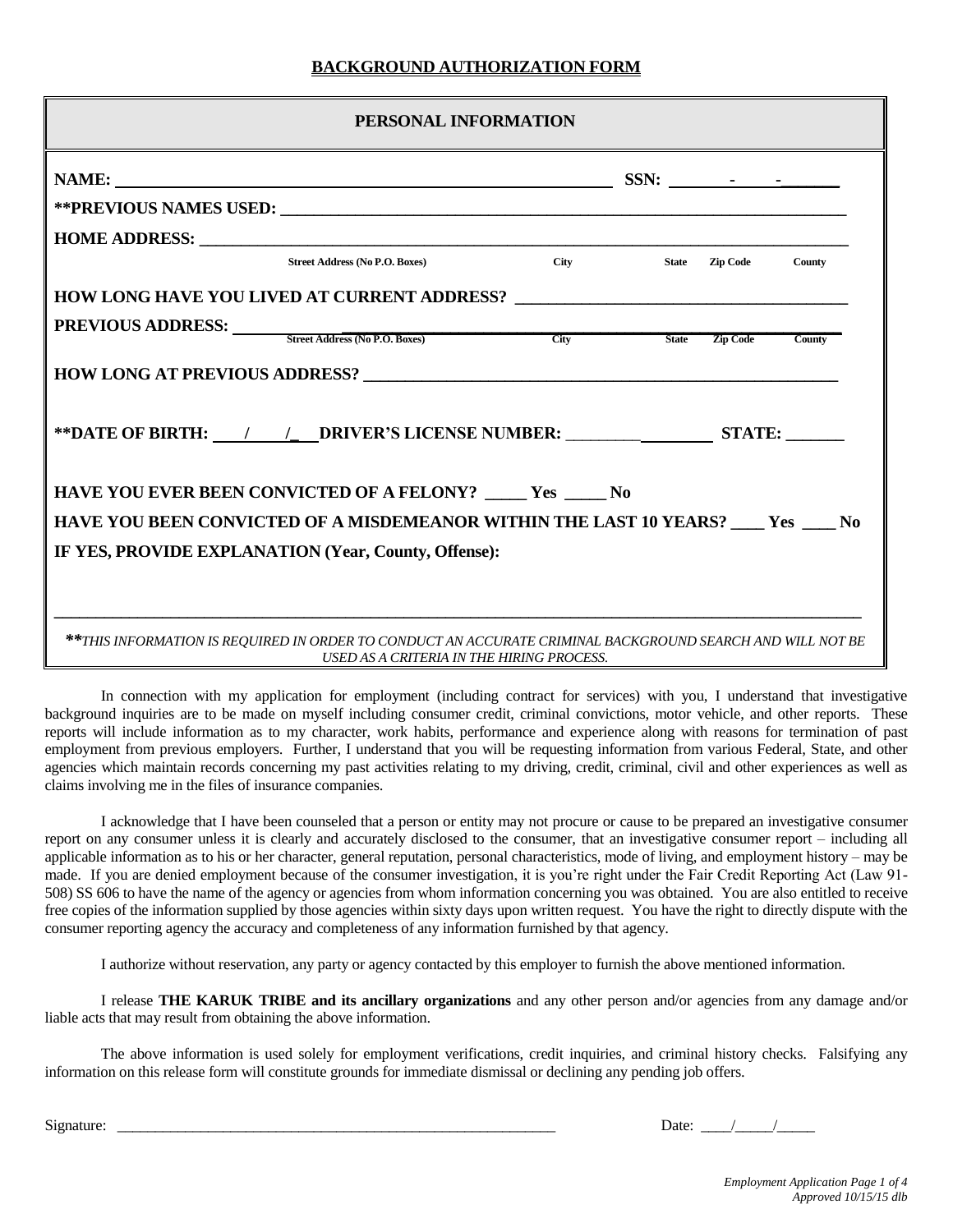## **Karuk Tribe Summer Youth Employment Consent for Drug Screening**

I have applied for employment with the Karuk Tribe. I understand that Karuk Tribe tests job applicants for drug use. I understand that I do not have to submit to testing, but if I refuse to be tested, the Karuk Tribe will not consider me for possible employment. I understand that I must pass a drug test to be hired by the Karuk Tribe.

- 2. I agree to give my saliva, or urine if swab testing is unavailable, for testing. I consent to the specimen being collected and analyzed.
- 3. I consent to the collection site, the laboratory, or any other entity (providers of health care) using the results of my test to determine the existence of drugs in my system. I authorize these entities to disclose the results of my tests to the authorized Tribal representatives to determine my functional limitations and/or limits on my fitness to perform the functions of the job.
- 4. I understand that it is my right, upon request, to receive a copy of this authorization and consent form. I understand that if I would like to get more information about my test results I must submit a written request within 7 days to the Human Resources Department.

I acknowledge and agree that I am freely and voluntarily signing this document. I further agree that the company has made no representations, inducements or statements, other than those in writing in these documents about drug testing.

**NOTE:** If applicant is under age 18, signature of Parent/Legal Guardian is required.

| <b>Applicant's Signature:</b>        |  |
|--------------------------------------|--|
| <b>Signature of Parent/Guardian:</b> |  |

I declare under Penalty of Perjury under the laws that I am the parent or legal guardian of the above applicant, and I consent to the terms above.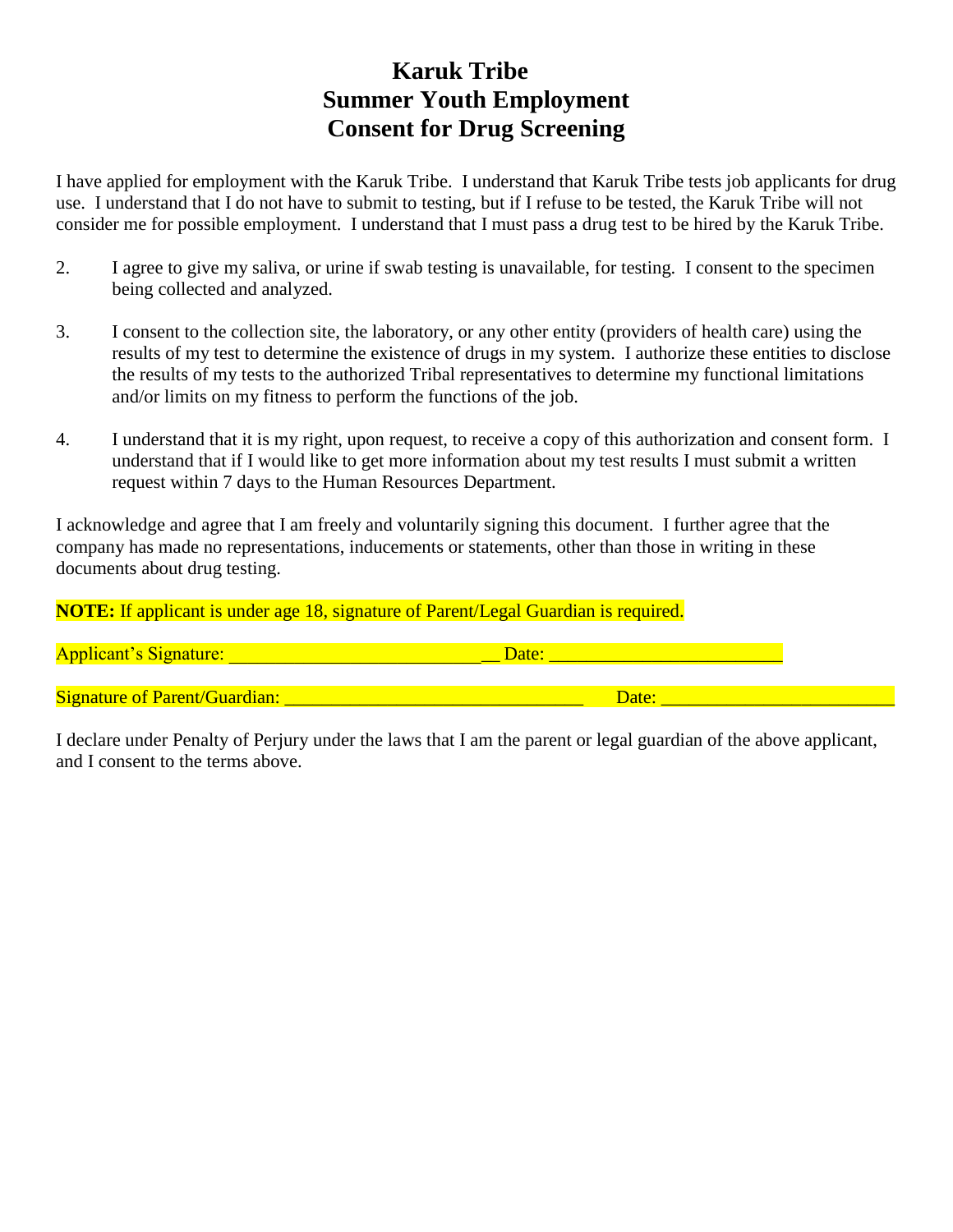## **Karuk Tribe Summer Youth Employment Emergency Medical/Dental Consent Form**

I **EXECUTE:** The end of the end of the end of the end of the end of the end of the end of the end of the end of the end of the end of the end of the end of the end of the end of the end of the end of the end of the end of treatment for my minor child, **\_\_\_\_\_\_\_\_\_\_\_\_\_\_\_\_\_\_\_\_\_\_\_\_\_\_\_\_\_\_\_**, by any licensed physician or dentist while employed with the Karuk Tribe, and transport of my minor child to and from the source of emergency treatment. This care may include examinations and any test which, in the opinion of the physician or dentist, are deemed necessary or advisable.

This does not include the right to perform surgical operations without further consent, except in the case of an emergency and when after an effort has been made to locate me, and I'm found to be unavailable. This consent is valid as long as my minor child is employed by the Karuk Tribe.

| <b>Signature of Parent/Guardian</b>                                                     | <b>Date</b> |  |
|-----------------------------------------------------------------------------------------|-------------|--|
|                                                                                         |             |  |
| <b>Emergency Phone Number During Working Hours: ___________________________________</b> |             |  |
|                                                                                         |             |  |
|                                                                                         |             |  |
| Allergies: National Allergies:                                                          |             |  |
|                                                                                         |             |  |
|                                                                                         |             |  |
|                                                                                         |             |  |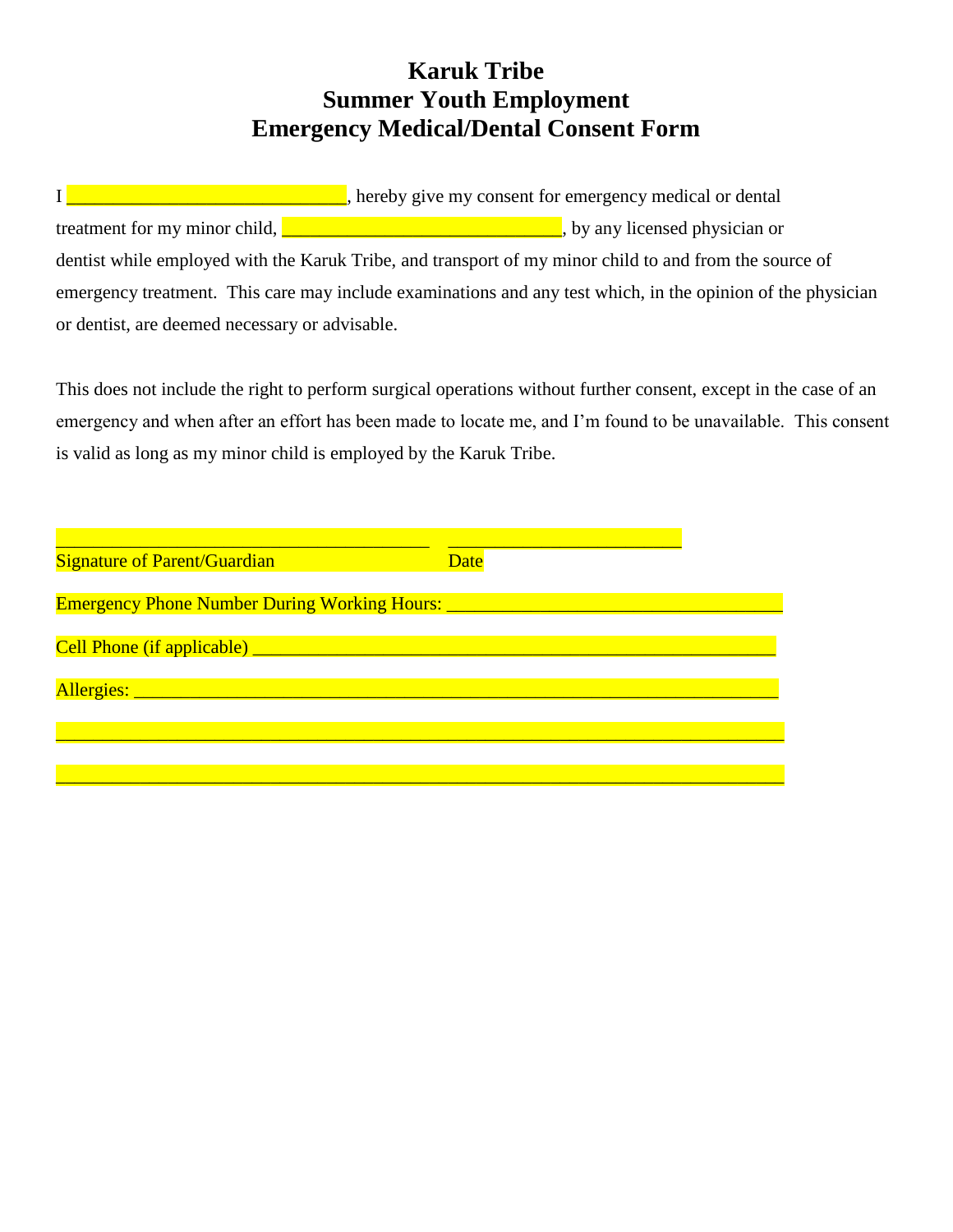### **Karuk Tribe Summer Youth Employment Photo Release Form**

### **Parent Release Form for Media Recording**

I, the undersigned, do hereby grant or deny permission to the Karuk Tribe to use the image of my child,  $\Box$ , as marked by my selection(s) below. Such use includes the display, distribution, publication, transmission, or otherwise use of photographs, images, and/or video taken of my child for use in materials that include, but may not be limited to, printed materials such as brochures, funding reports and newsletters, videos, and digital images such as those on the Karuk Tribe's website. **Deny permission** to use my child's image at all.

**Grant permission** to use my child's image in the following ways (**mark all that apply**):

- \_\_\_ Limited usage: I want my child's image used for educational materials only (not marketing). This could be either within or in the larger community. One example of this could be videos in parent education classes.
- <sup>1</sup> Limited usage: I want my child's image used on printed materials only (no digital or video use).
- \_\_\_ Unrestricted usage: I give unrestricted permission for my child's image to be used in print, video, and digital media. I agree that these images may be used by for a variety of purposes and that these images may be used without further notifying me.

**Signature of Parent/Guardian** Date